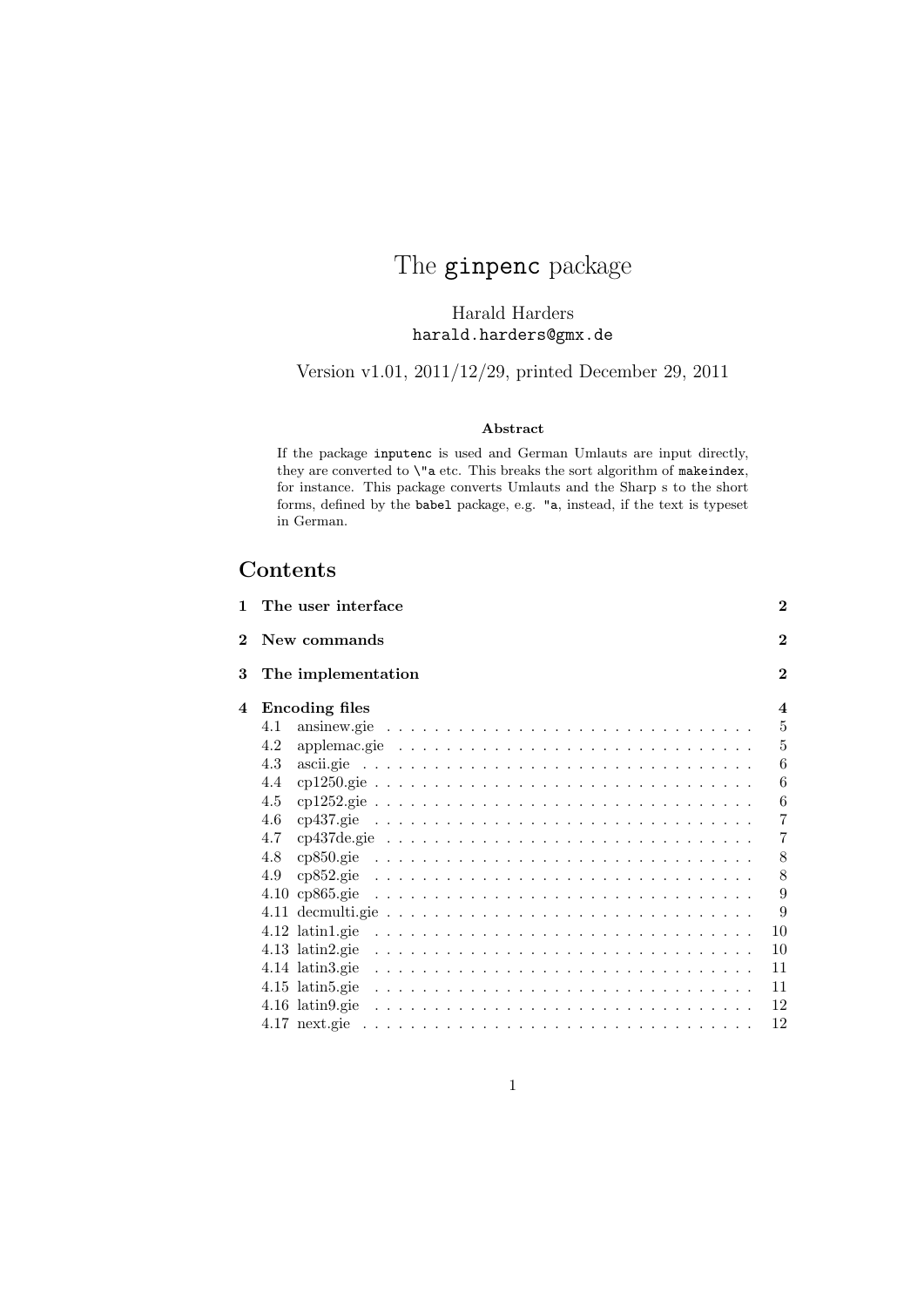## Copyright

Copyright 2003, 2011 Harald Harders.

This program can be redistributed and/or modified under the terms of the LaTeX Project Public License Distributed from CTAN archives in directory macros/latex/base/lppl.txt; either version 1 of the License, or any later version.

## 1 The user interface

To use this package place

#### \usepackage{ginpenc}

in the preamble of your document. No options are necessary.

If you also use the babel package, the German Umlauts and the Sharp S are written to outputfiles, e.g. the idx files, as "A, "O, "U, "a, "o, "u, and "s instead of  $\nabla^{\mathbf{u}}$ ,  $\nabla^{\mathbf{v}}$ ,  $\nabla^{\mathbf{u}}$ ,  $\nabla^{\mathbf{u}}$ ,  $\partial_{\mathbf{v}}$  and  $\partial_{\mathbf{v}}$  if one of the German dialects (german, ngerman, austrian, naustrian) is active. If another language is active, this package does not do anything.

This should not change anything in the document itself. But output to auxiliary files as the index file with the extension . idx are written with these short-hand forms instead of the long forms. This helps makeindex to sort the entries correctly, if the command-line switch -g is given.

### 2 New commands

\inputenc This package defines the command \inputenc which returns the active encoding. If no encoding is active, it does not return anything.

## Acknowledgements

Most code parts are by Heiko Oberdiek (oberdiek@uni-freiburg.de) (see news-message.txt).

## 3 The implementation

Heading of the package and all other files:

- 1 (package)\ProvidesPackage{ginpenc}
- $2 \langle$ ansinew $\rangle$ \ProvidesFile{ansinew.gie}
- 3 \applemac)\ProvidesFile{applemac.gie}
- 4  $\langle$ ascii $\rangle\$ ProvidesFile{ascii.gie}
- 5 (cp1250)\ProvidesFile{cp1250.gie}
- $6 \langle cpl252\rangle$ }ProvidesFile{cp1252.gie}
- $7 \langle cp437\rangle$ ProvidesFile{cp437.gie}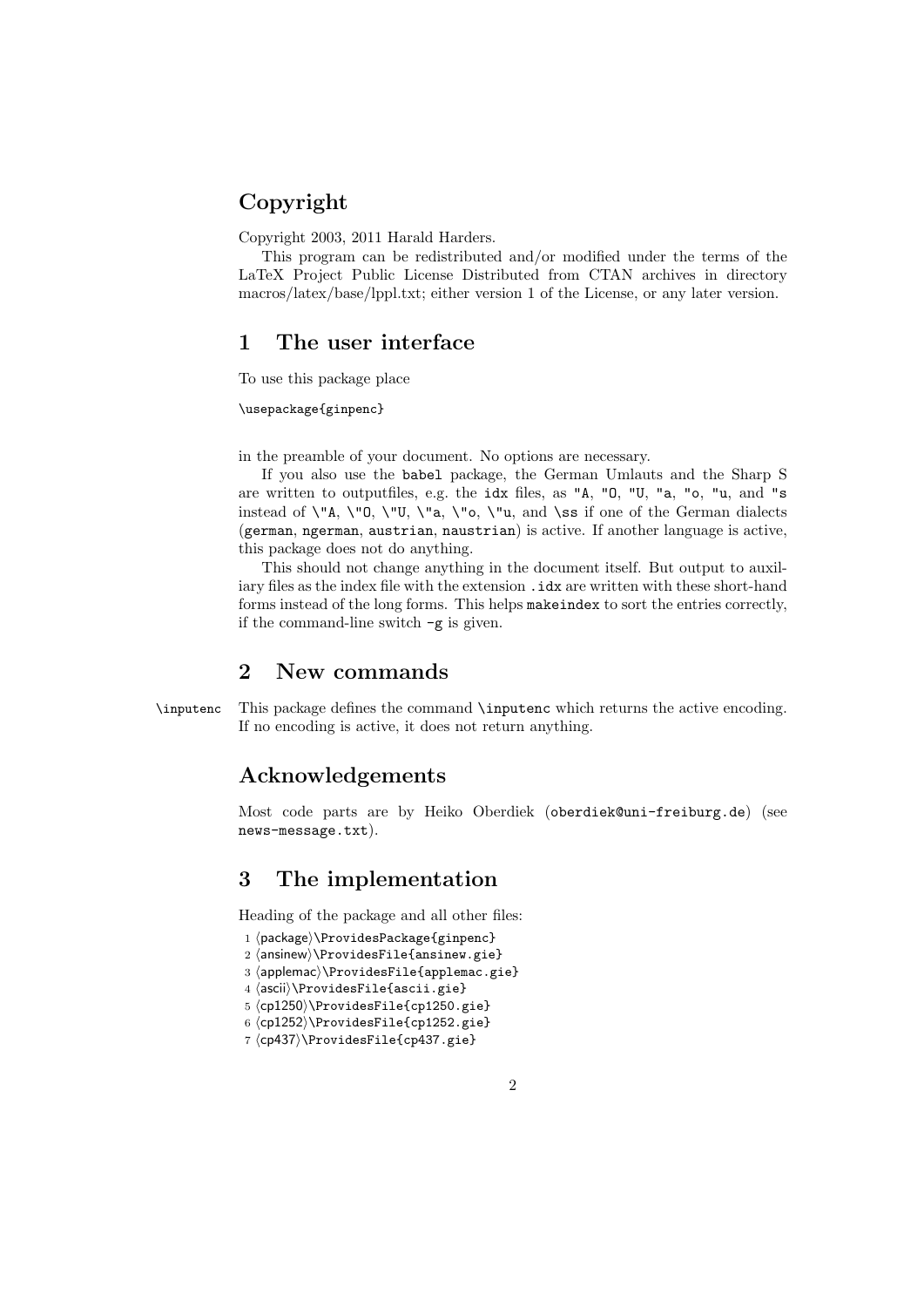| 8 (cp437de)\ProvidesFile{cp437de.gie}<br>9 (cp850)\ProvidesFile{cp850.gie}<br>10 (cp852)\ProvidesFile{cp852.gie}<br>11 (cp865) \ProvidesFile{cp865.gie}<br>12 (decmulti) \ProvidesFile{decmulti.gie}<br>13 (latin1) \ProvidesFile{latin1.gie}<br>14 (latin2) \ProvidesFile{latin2.gie}<br>15 (latin3)\ProvidesFile{latin3.gie}<br>16 (latin5) \ProvidesFile{latin5.gie}<br>17 (latin9)\ProvidesFile{latin9.gie}<br>18 (next)\ProvidesFile{next.gie}<br>19 (package, gie) [2011/12/29 v1.01 Replace \string\"a by "a with babel for German texts] |  |
|--------------------------------------------------------------------------------------------------------------------------------------------------------------------------------------------------------------------------------------------------------------------------------------------------------------------------------------------------------------------------------------------------------------------------------------------------------------------------------------------------------------------------------------------------|--|
| Stores if babel has been loaded.<br>\ifginpenc@babel                                                                                                                                                                                                                                                                                                                                                                                                                                                                                             |  |
| 20 \newif\ifginpenc@babel                                                                                                                                                                                                                                                                                                                                                                                                                                                                                                                        |  |
| Everything has to be done at $\begin{cases} document \text{ in order to ensure that the} \end{cases}$<br>packages inputenc and babel are loaded before the code is executed.<br>21 \AtBeginDocument{%                                                                                                                                                                                                                                                                                                                                            |  |
| Default value for <b>\inputenc</b> :<br>\inputenc                                                                                                                                                                                                                                                                                                                                                                                                                                                                                                |  |
| \let\inputenc\empty<br>22                                                                                                                                                                                                                                                                                                                                                                                                                                                                                                                        |  |
| Redefinition of <b>\inputencoding</b> to store the input encoding name.<br>\inputencoding<br>First, copy the original command.                                                                                                                                                                                                                                                                                                                                                                                                                   |  |
| \newcommand*\gie@inputencoding{}%<br>23<br>\let\gie@inputencoding\inputencoding<br>24                                                                                                                                                                                                                                                                                                                                                                                                                                                            |  |
| Redefine \inputencoding                                                                                                                                                                                                                                                                                                                                                                                                                                                                                                                          |  |
| \def\inputencoding#1{%<br>25                                                                                                                                                                                                                                                                                                                                                                                                                                                                                                                     |  |
| Define <i>\inputenc</i> to the current value.<br>\inputenc                                                                                                                                                                                                                                                                                                                                                                                                                                                                                       |  |
| \def\inputenc{#1}%<br>26                                                                                                                                                                                                                                                                                                                                                                                                                                                                                                                         |  |
| Call the original <b>\inputencoding</b> command.                                                                                                                                                                                                                                                                                                                                                                                                                                                                                                 |  |
| \gie@inputencoding{#1}%<br>27                                                                                                                                                                                                                                                                                                                                                                                                                                                                                                                    |  |
| If babel is loaded, load the corresponding definition file that redefines the $\mathcal{N}$ to                                                                                                                                                                                                                                                                                                                                                                                                                                                   |  |
| "A etc.                                                                                                                                                                                                                                                                                                                                                                                                                                                                                                                                          |  |
| \ifginpenc@babel<br>28<br>\IfFileExists{\inputenc.gie}{%<br>29                                                                                                                                                                                                                                                                                                                                                                                                                                                                                   |  |
| \input{\inputenc.gie}%<br>30                                                                                                                                                                                                                                                                                                                                                                                                                                                                                                                     |  |
| $}$<br>31                                                                                                                                                                                                                                                                                                                                                                                                                                                                                                                                        |  |
| \PackageWarning{ginpenc}{Encoding file \inputenc.gie not<br>32                                                                                                                                                                                                                                                                                                                                                                                                                                                                                   |  |
| found}%<br>33<br>}‰<br>34                                                                                                                                                                                                                                                                                                                                                                                                                                                                                                                        |  |
| \fi<br>35                                                                                                                                                                                                                                                                                                                                                                                                                                                                                                                                        |  |
| }‰<br>36                                                                                                                                                                                                                                                                                                                                                                                                                                                                                                                                         |  |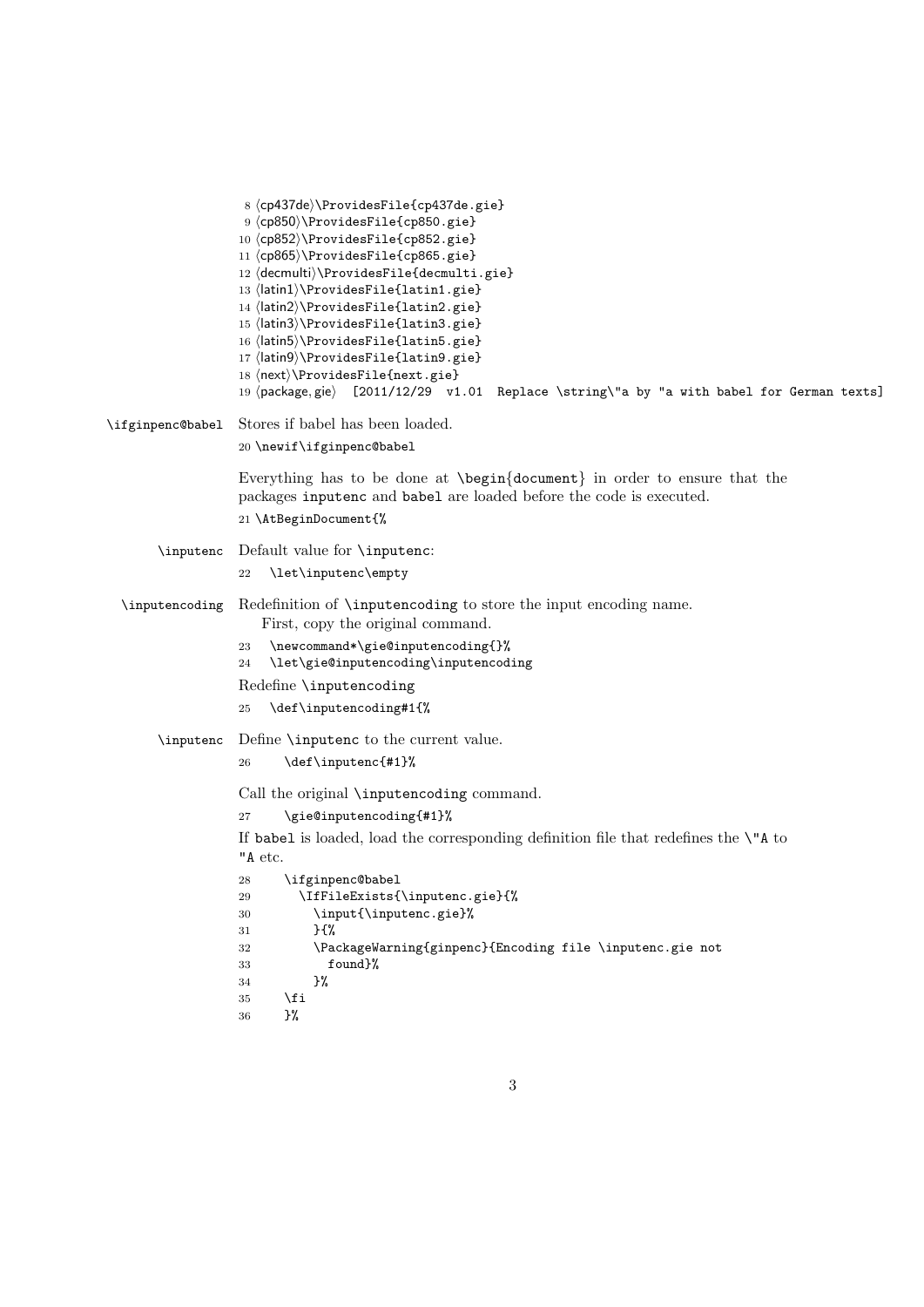\inputenc Since the package inputenc calls \inputencoding the first time before it is redefined the encoding has to be found out by a different way.

> \begingroup \expandafter\ifx\csname @inpenc@undefined\endcsname\relax \edef\x{\endgroup}% \else \def\@inpenc@undefined@#1{\def\noexpand\inputenc{#1}}% 42 \edef\x{\endgroup \@inpenc@undefined }% \fi  $46 \quad \forall x$

If babel is loaded, load the corresponding definition file that redefines the \"A to "A etc.

| \@ifpackageloaded{babel}{%     |
|--------------------------------|
| \ginpenc@babeltrue             |
| \ifx\inputenc\empty            |
| \else                          |
| \IfFileExists{\inputenc.gie}{% |
| \input{\inputenc.gie}%         |
|                                |

Add the new commands to the extras section of all German languages.

| 53 | \addto\extrasgerman{\umlautgerman}%                                    |
|----|------------------------------------------------------------------------|
| 54 | \addto\extrasngerman{\umlautgerman}%                                   |
| 55 | \addto\extrasaustrian{\umlautgerman}%                                  |
| 56 | \addto\extrasnaustrian{\umlautgerman}%                                 |
| 57 | \addto\noextrasgerman{\umlautnotgerman}%                               |
| 58 | \addto\noextrasngerman{\umlautnotgerman}%                              |
| 59 | \addto\noextrasaustrian{\umlautnotgerman}%                             |
| 60 | \addto\noextrasnaustrian{\umlautnotgerman}%                            |
|    | Select active language to let take effect the <b>\extras</b> commands. |
| 61 | \expandafter\selectlanguage\expandafter{\languagename}%                |
| 62 | ን የአ                                                                   |
| 63 | \PackageWarning{ginpenc}{Encoding file \inputenc.gie not               |
| 64 | found}%                                                                |
| 65 | ጉ%                                                                     |
| 66 | \fi                                                                    |
| 67 | ን የአ                                                                   |

}

## 4 Encoding files

Only the file ansinew.gie is described since the other files work the same.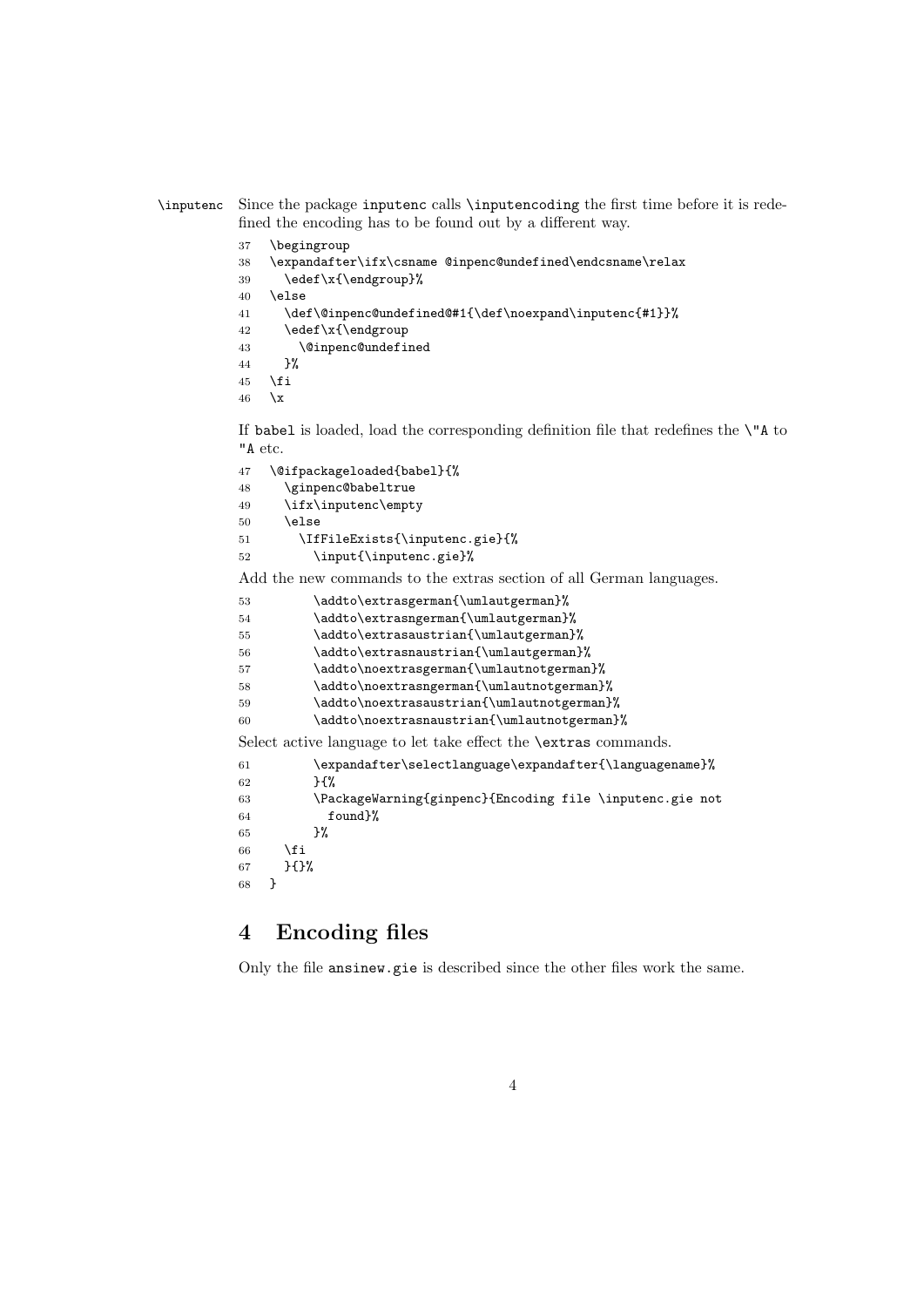#### 4.1 ansinew.gie

The work is done in a group in order to avoid a change of the shorthand state. To reach a global definition of the commands they are defined with \gdef.

\begingroup

Switch on the German shorthands.

\shorthandon{"}%

\umlautgerman Redefine the character codes in order to use the short versions of the Umlaut commands.

\gdef\umlautgerman{%

 \DeclareInputText{196}{"A}% \DeclareInputText{214}{"O}% \DeclareInputText{220}{"U}% \DeclareInputText{223}{"s}% \DeclareInputText{228}{"a}% \DeclareInputText{246}{"o}% \DeclareInputText{252}{"u}% }%

Switch off the German shorthands. \shorthandoff{"}%

\umlautnotgerman Redefine the character codes in order to use the long versions of the Umlaut commands outside German text.

- \gdef\umlautnotgerman{%
- \DeclareInputText{196}{\"A}%
- \DeclareInputText{214}{\"O}%
- \DeclareInputText{220}{\"U}%
- 85 \DeclareInputText{223}{\ss}%
- \DeclareInputText{228}{\"a}%
- \DeclareInputText{246}{\"o}%
- \DeclareInputText{252}{\"u}%

}%

\endgroup

#### 4.2 applemac.gie

```
91 \begingroup
92 \shorthandon{"}%
93 \gdef\umlautgerman{%
94 \DeclareInputText{128}{"A}%
95 \DeclareInputText{133}{"O}%
96 \DeclareInputText{134}{"U}%
97 \DeclareInputText{138}{"a}%
98 \DeclareInputText{154}{"o}%
99 \DeclareInputText{159}{"u}%
100 \DeclareInputText{167}{"s}%
```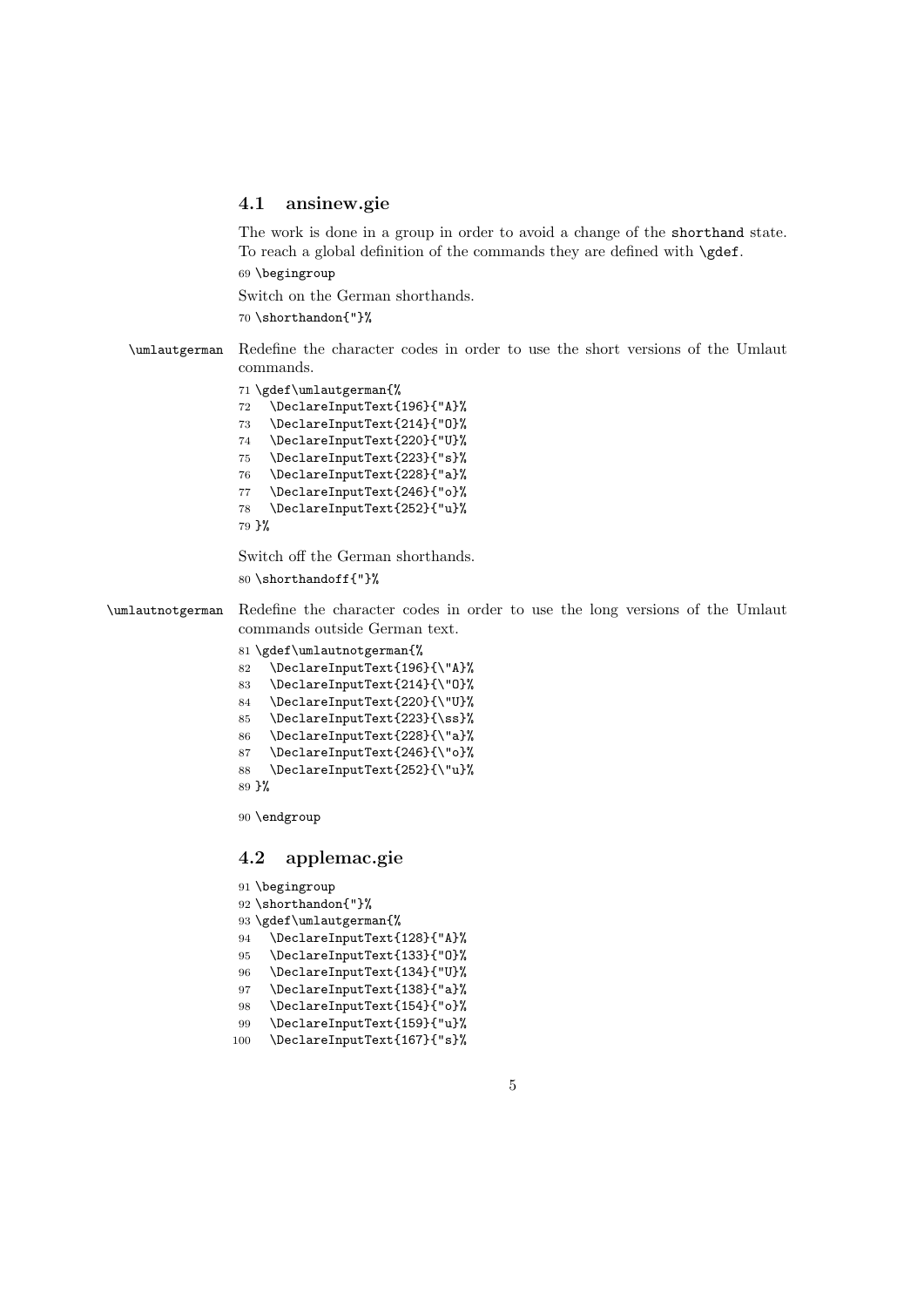```
101 }%
102 \shorthandoff{"}%
103 \gdef\umlautnotgerman{%
104 \DeclareInputText{128}{\"A}%
105 \DeclareInputText{133}{\"O}%
106 \DeclareInputText{134}{\"U}%
107 \DeclareInputText{138}{\"a}%
108 \DeclareInputText{154}{\"o}%
109 \DeclareInputText{159}{\"u}%
110 \DeclareInputText{167}{\ss}%
111 }%
112 \endgroup
```
#### 4.3 ascii.gie

```
113 \begingroup
114 \gdef\umlautgerman{}%
115 \gdef\umlautnotgerman{}%
116 \endgroup
```
#### 4.4 cp1250.gie

```
117 \begingroup
118 \shorthandon{"}%
119 \gdef\umlautgerman{%
120 \DeclareInputText{196}{"A}%
121 \DeclareInputText{214}{"O}%
122 \DeclareInputText{220}{"U}%
123 \DeclareInputText{223}{"s}%
124 \DeclareInputText{228}{"a}%
125 \DeclareInputText{246}{"o}%
126 \DeclareInputText{252}{"u}%
127 }%
128 \gshorthandoff{"}%
129 \def\umlautnotgerman{%
130 \DeclareInputText{196}{\"A}%
131 \DeclareInputText{214}{\"O}%
132 \DeclareInputText{220}{\"U}%
133 \DeclareInputText{223}{\ss}%
134 \DeclareInputText{228}{\"a}%
135 \DeclareInputText{246}{\"o}%
136 \DeclareInputText{252}{\"u}%
137 }%
138 \endgroup
```
### 4.5 cp1252.gie

```
139 \begingroup
140 \shorthandon{"}%
141 \gdef\umlautgerman{%
142 \DeclareInputText{196}{"A}%
143 \DeclareInputText{214}{"O}%
```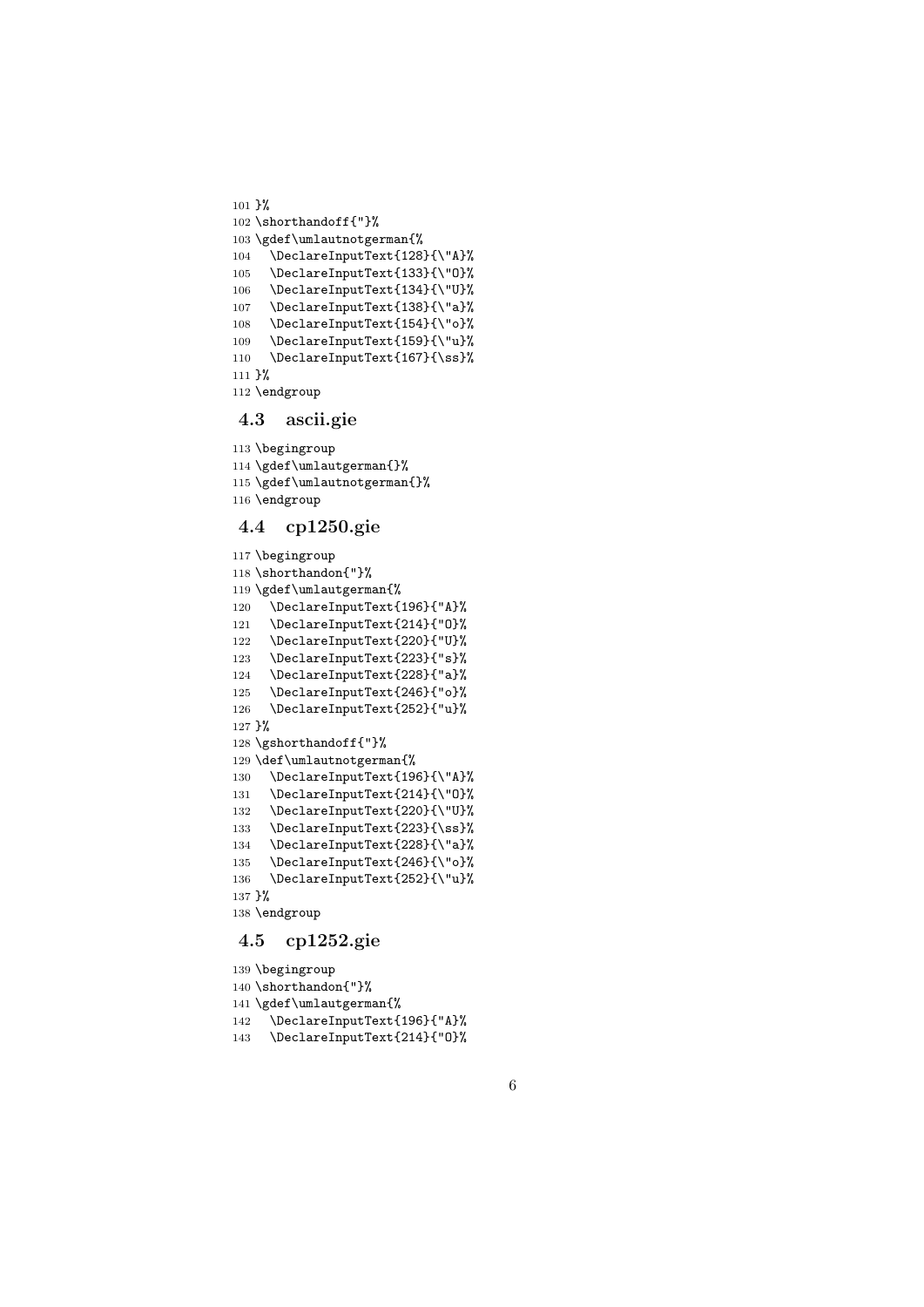```
144 \DeclareInputText{220}{"U}%
145 \DeclareInputText{223}{"s}%
146 \DeclareInputText{228}{"a}%
147 \DeclareInputText{246}{"o}%
148 \DeclareInputText{252}{"u}%
149 }%
150 \shorthandoff{"}%
151 \gdef\umlautnotgerman{%
152 \DeclareInputText{196}{\"A}%
153 \DeclareInputText{214}{\"O}%
154 \DeclareInputText{220}{\"U}%
155 \DeclareInputText{223}{\ss}%
156 \DeclareInputText{228}{\"a}%
157 \DeclareInputText{246}{\"o}%
158 \DeclareInputText{252}{\"u}%
159 }%
160 \endgroup
```
#### 4.6 cp437.gie

```
161 \begingroup
162 \shorthandon{"}%
163 \gdef\umlautgerman{%
164 \DeclareInputText{142}{"A}%
165 \DeclareInputText{153}{"O}%
166 \DeclareInputText{154}{"U}%
167 \DeclareInputText{132}{"a}%
168 \DeclareInputText{148}{"o}%
169 \DeclareInputText{129}{"u}%
170 }%
171 \shorthandoff{"}%
172 \gdef\umlautnotgerman{%
173 \DeclareInputText{142}{\"A}%
174 \DeclareInputText{153}{\"O}%
175 \DeclareInputText{154}{\"U}%
176 \DeclareInputText{132}{\"a}%
177 \DeclareInputText{148}{\"o}%
178 \DeclareInputText{129}{\"u}%
179 }%
180 \endgroup
```
#### 4.7 cp437de.gie

```
181 \begingroup
182 \shorthandon{"}%
183 \gdef\umlautgerman{%
184 \DeclareInputText{142}{"A}%
185 \DeclareInputText{153}{"O}%
186 \DeclareInputText{154}{"U}%
187 \DeclareInputText{225}{"s}%
188 \DeclareInputText{132}{"a}%
```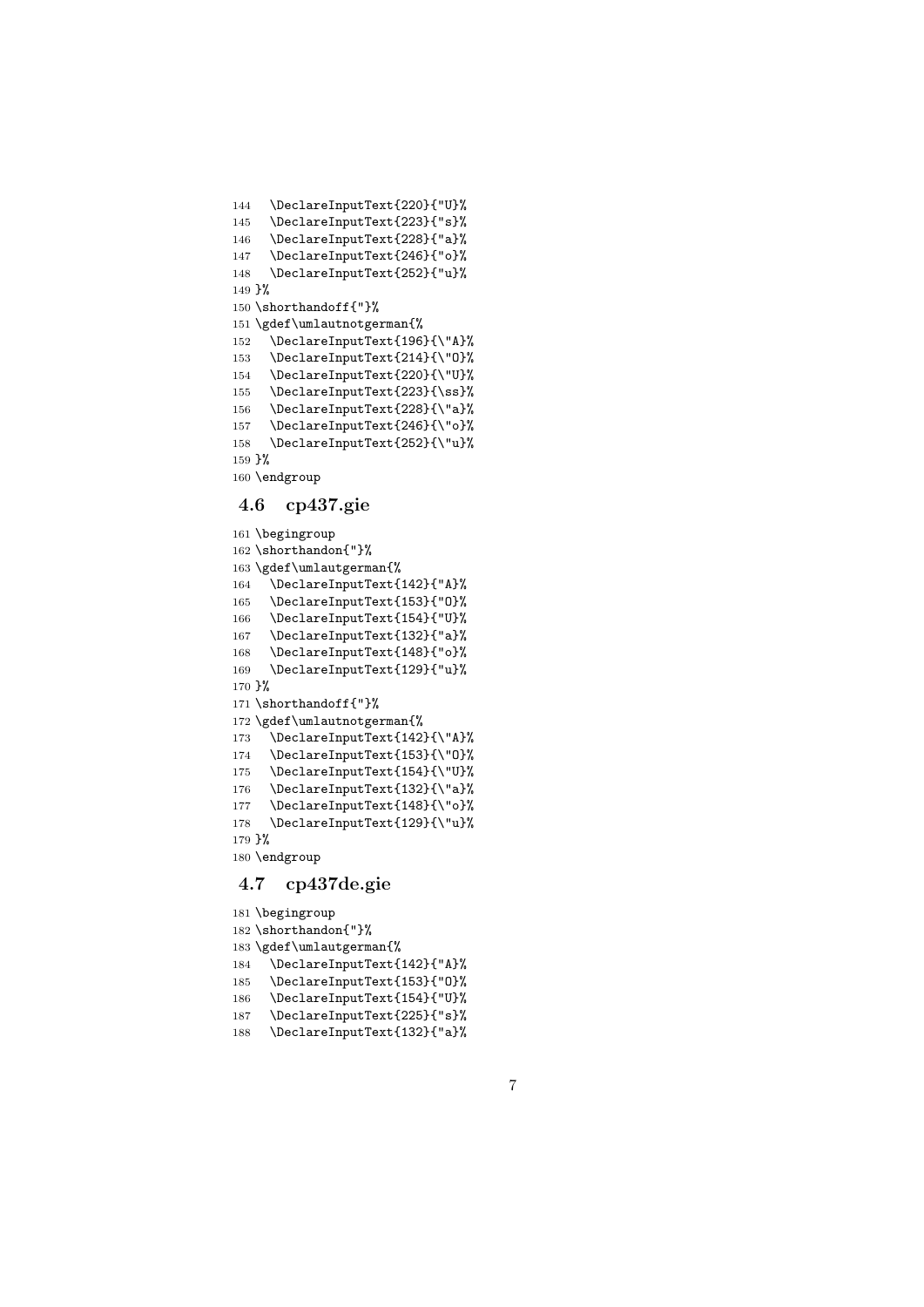```
189 \DeclareInputText{148}{"o}%
190 \DeclareInputText{129}{"u}%
191 }%
192 \shorthandoff{"}%
193 \gdef\umlautnotgerman{%
194 \DeclareInputText{142}{\"A}%
195 \DeclareInputText{153}{\"O}%
196 \DeclareInputText{154}{\"U}%
197 \DeclareInputText{225}{\ss}%
198 \DeclareInputText{132}{\"a}%
199 \DeclareInputText{148}{\"o}%
200 \DeclareInputText{129}{\"u}%
201 }%
202 \endgroup
```
#### 4.8 cp850.gie

```
203 \begingroup
204 \shorthandon{"}%
205 \gdef\umlautgerman{%
206 \DeclareInputText{142}{"A}%
207 \DeclareInputText{153}{"O}%
208 \DeclareInputText{154}{"U}%
209 \DeclareInputText{225}{"s}%
210 \DeclareInputText{132}{"a}%
211 \DeclareInputText{148}{"o}%
212 \DeclareInputText{129}{"u}%
213 }%
214 \shorthandoff{"}%
215 \gdef\umlautnotgerman{%
216 \DeclareInputText{142}{\"A}%
217 \DeclareInputText{153}{\"O}%
218 \DeclareInputText{154}{\"U}%
219 \DeclareInputText{225}{\ss}%
220 \DeclareInputText{132}{\"a}%
221 \DeclareInputText{148}{\"o}%
222 \DeclareInputText{129}{\"u}%
223 }%
224 \endgroup
```
#### 4.9 cp852.gie

```
225 \begingroup
226 \shorthandon{"}%
227 \gdef\umlautgerman{%
228 \DeclareInputText{142}{"A}%
229 \DeclareInputText{153}{"O}%
230 \DeclareInputText{154}{"U}%
231 \DeclareInputText{225}{"s}%
232 \DeclareInputText{132}{"a}%
233 \DeclareInputText{148}{"o}%
```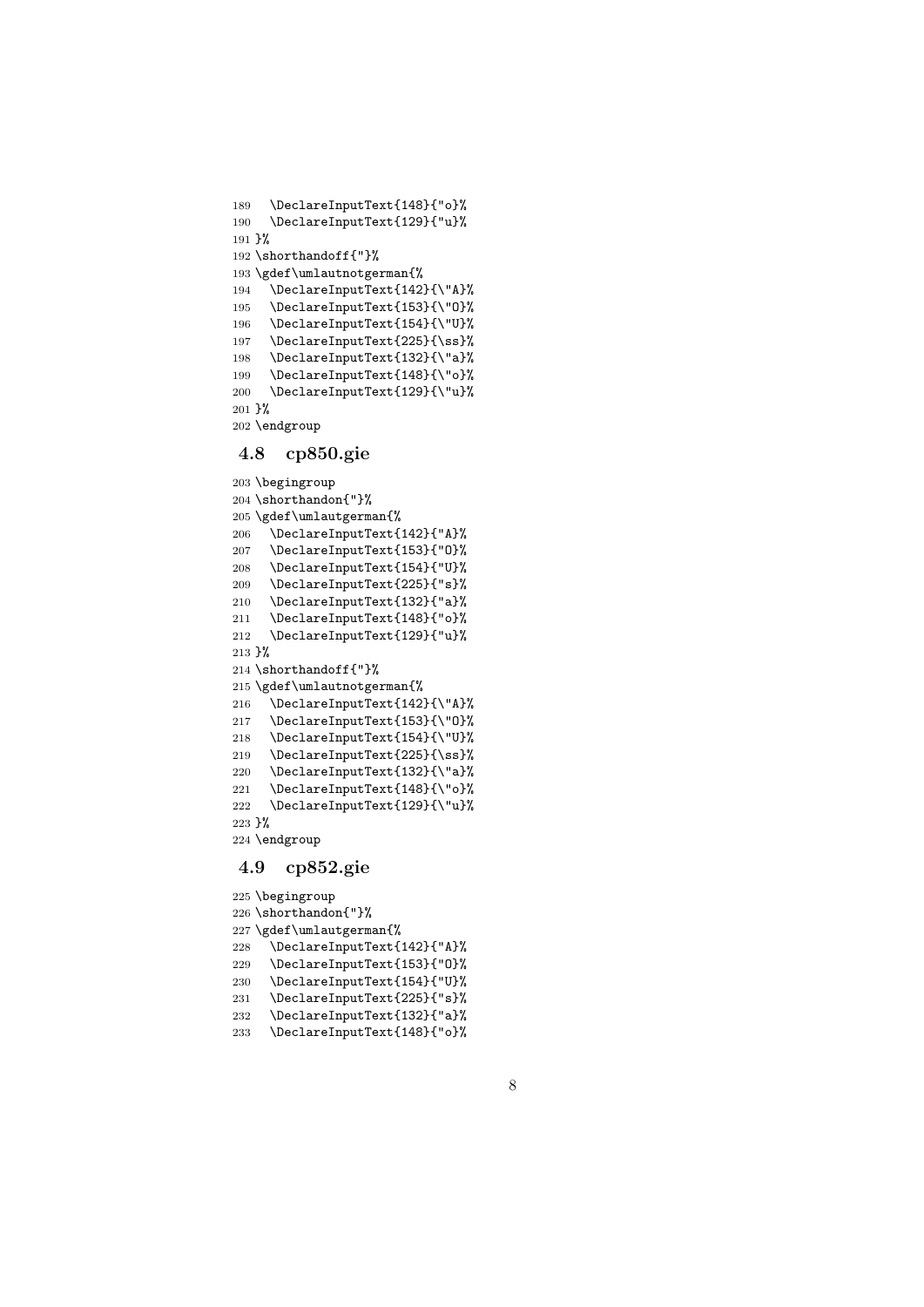```
234 \DeclareInputText{129}{"u}%
235 }%
236 \shorthandoff{"}%
237 \gdef\umlautnotgerman{%
238 \DeclareInputText{142}{\"A}%
239 \DeclareInputText{153}{\"O}%
240 \DeclareInputText{154}{\"U}%
241 \DeclareInputText{225}{\ss}%
242 \DeclareInputText{132}{\"a}%
243 \DeclareInputText{148}{\"o}%
244 \DeclareInputText{129}{\"u}%
245 }%
246 \endgroup
```
#### 4.10 cp865.gie

```
247 \begingroup
248 \shorthandon{"}%
249 \gdef\umlautgerman{%
250 \DeclareInputText{142}{"A}%
251 \DeclareInputText{153}{"O}%
252 \DeclareInputText{154}{"U}%
253 \DeclareInputText{225}{"s}%
254 \DeclareInputText{132}{"a}%
255 \DeclareInputText{148}{"o}%
256 \DeclareInputText{129}{"u}%
257 }%
258 \shorthandoff{"}%
259 \gdef\umlautnotgerman{%
260 \DeclareInputText{142}{\"A}%
261 \DeclareInputText{153}{\"O}%
262 \DeclareInputText{154}{\"U}%
263 \DeclareInputText{225}{\ss}%
264 \DeclareInputText{132}{\"a}%
265 \DeclareInputText{148}{\"o}%
266 \DeclareInputText{129}{\"u}%
267 }%
268 \endgroup
```
#### 4.11 decmulti.gie

```
269 \begingroup
270 \shorthandon{"}%
271 \gdef\umlautgerman{%
272 \DeclareInputText{196}{"A}%
273 \DeclareInputText{214}{"O}%
274 \DeclareInputText{220}{"U}%
275 \DeclareInputText{223}{"s}%
276 \DeclareInputText{228}{"a}%
277 \DeclareInputText{246}{"o}%
278 \DeclareInputText{252}{"u}%
```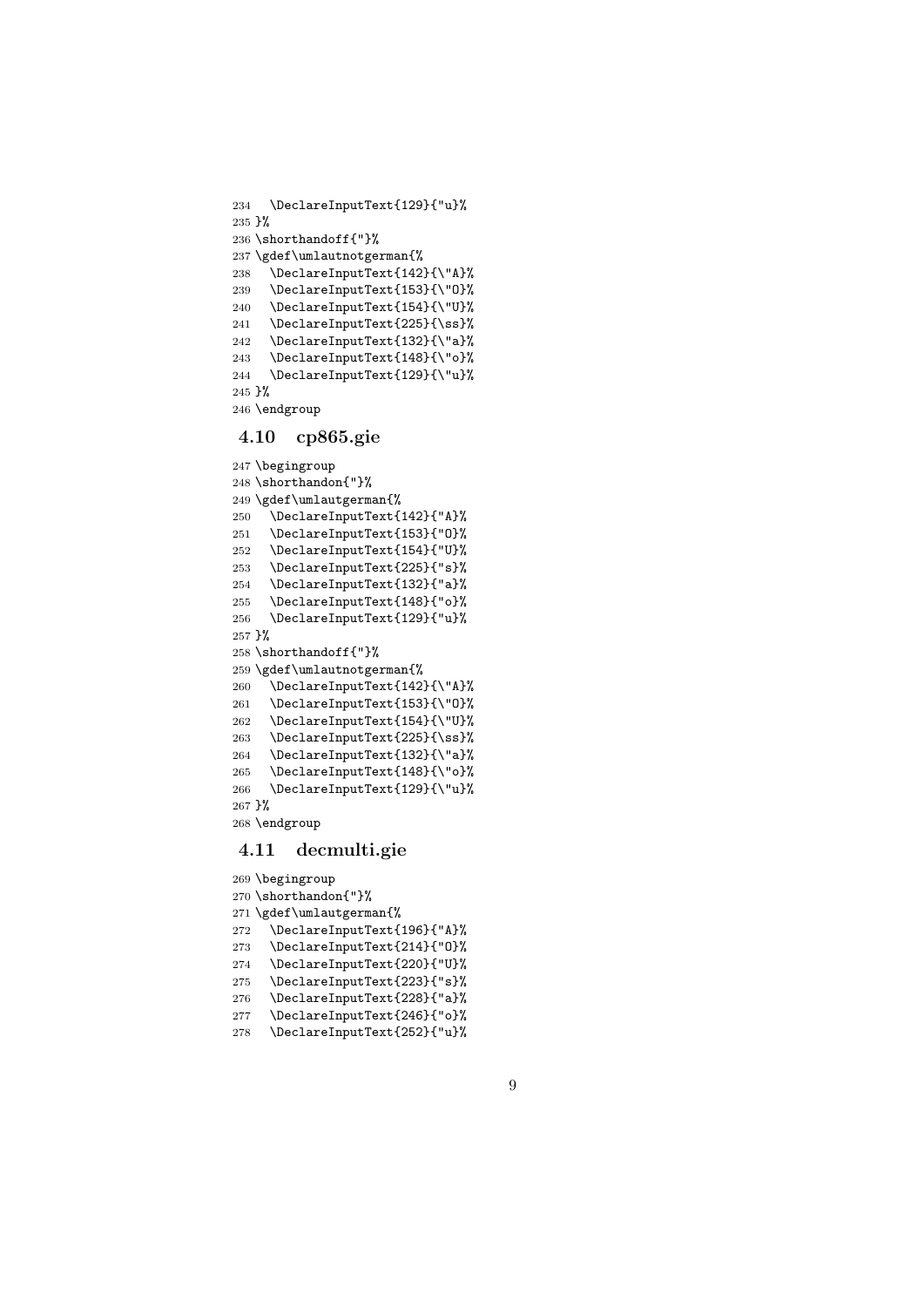```
279 }%
280 \shorthandoff{"}%
281 \gdef\umlautnotgerman{%
282 \DeclareInputText{196}{\"A}%
283 \DeclareInputText{214}{\"O}%
284 \DeclareInputText{220}{\"U}%
285 \DeclareInputText{223}{\ss}%
286 \DeclareInputText{228}{\"a}%
287 \DeclareInputText{246}{\"o}%
288 \DeclareInputText{252}{\"u}%
289 }%
290 \endgroup
```
## 4.12 latin1.gie

```
291 \begingroup
292 \shorthandon{"}%
293 \gdef\umlautgerman{%
294 \DeclareInputText{196}{"A}%
295 \DeclareInputText{214}{"O}%
296 \DeclareInputText{220}{"U}%
297 \DeclareInputText{223}{"s}%
298 \DeclareInputText{228}{"a}%
299 \DeclareInputText{246}{"o}%
300 \DeclareInputText{252}{"u}%
301 }%
302 \shorthandoff{"}%
303 \gdef\umlautnotgerman{%
304 \DeclareInputText{196}{\"A}%
305 \DeclareInputText{214}{\"O}%
306 \DeclareInputText{220}{\"U}%
307 \DeclareInputText{223}{\ss}%
308 \DeclareInputText{228}{\"a}%
309 \DeclareInputText{246}{\"o}%
310 \DeclareInputText{252}{\"u}%
311 }%
312 \endgroup
```
#### 4.13 latin2.gie

```
313 \begingroup
314 \shorthandon{"}%
315 \gdef\umlautgerman{%
316 \DeclareInputText{196}{"A}%
317 \DeclareInputText{214}{"O}%
318 \DeclareInputText{220}{"U}%
319 \DeclareInputText{223}{"s}%
320 \DeclareInputText{228}{"a}%
321 \DeclareInputText{246}{"o}%
322 \DeclareInputText{252}{"u}%
323 }%
```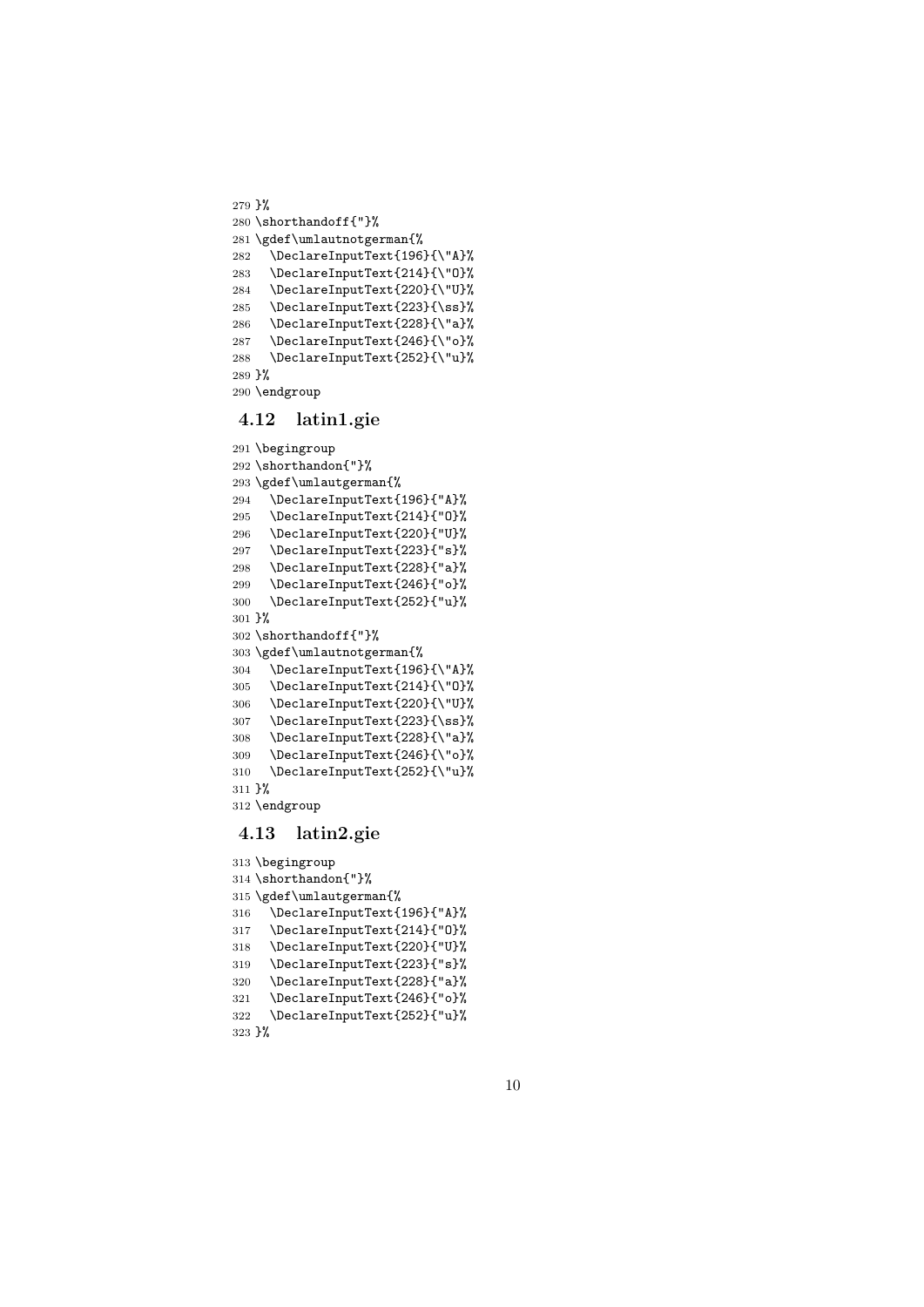```
324 \shorthandoff{"}%
325 \gdef\umlautnotgerman{%
326 \DeclareInputText{196}{\"A}%
327 \DeclareInputText{214}{\"O}%
328 \DeclareInputText{220}{\"U}%
329 \DeclareInputText{223}{\ss}%
330 \DeclareInputText{228}{\"a}%
331 \DeclareInputText{246}{\"o}%
332 \DeclareInputText{252}{\"u}%
333 }%
334 \endgroup
```
#### 4.14 latin3.gie

```
335 \begingroup
336 \shorthandon{"}%
337 \gdef\umlautgerman{%
338 \DeclareInputText{196}{"A}%
339 \DeclareInputText{214}{"0}%<br>340 \DeclareInputText{220}{"II}%
     340 \DeclareInputText{220}{"U}%
341 \DeclareInputText{223}{"s}%
342 \DeclareInputText{228}{"a}%
343 \DeclareInputText{246}{"o}%
344 \DeclareInputText{252}{"u}%
345 }%
346 \shorthandoff{"}%
347 \gdef\umlautnotgerman{%
348 \DeclareInputText{196}{\"A}%
349 \DeclareInputText{214}{\"O}%
350 \DeclareInputText{220}{\"U}%
351 \DeclareInputText{223}{\ss}%
352 \DeclareInputText{228}{\"a}%
353 \DeclareInputText{246}{\"o}%
354 \DeclareInputText{252}{\"u}%
355 }%
356 \endgroup
```
#### 4.15 latin5.gie

```
357 \begingroup
358 \shorthandon{"}%
359 \gdef\umlautgerman{%
360 \DeclareInputText{196}{"A}%
361 \DeclareInputText{214}{"O}%
362 \DeclareInputText{220}{"U}%
363 \DeclareInputText{223}{"s}%
364 \DeclareInputText{228}{"a}%
365 \DeclareInputText{246}{"o}%
366 \DeclareInputText{252}{"u}%
367 }%
368 \shorthandoff{"}%
```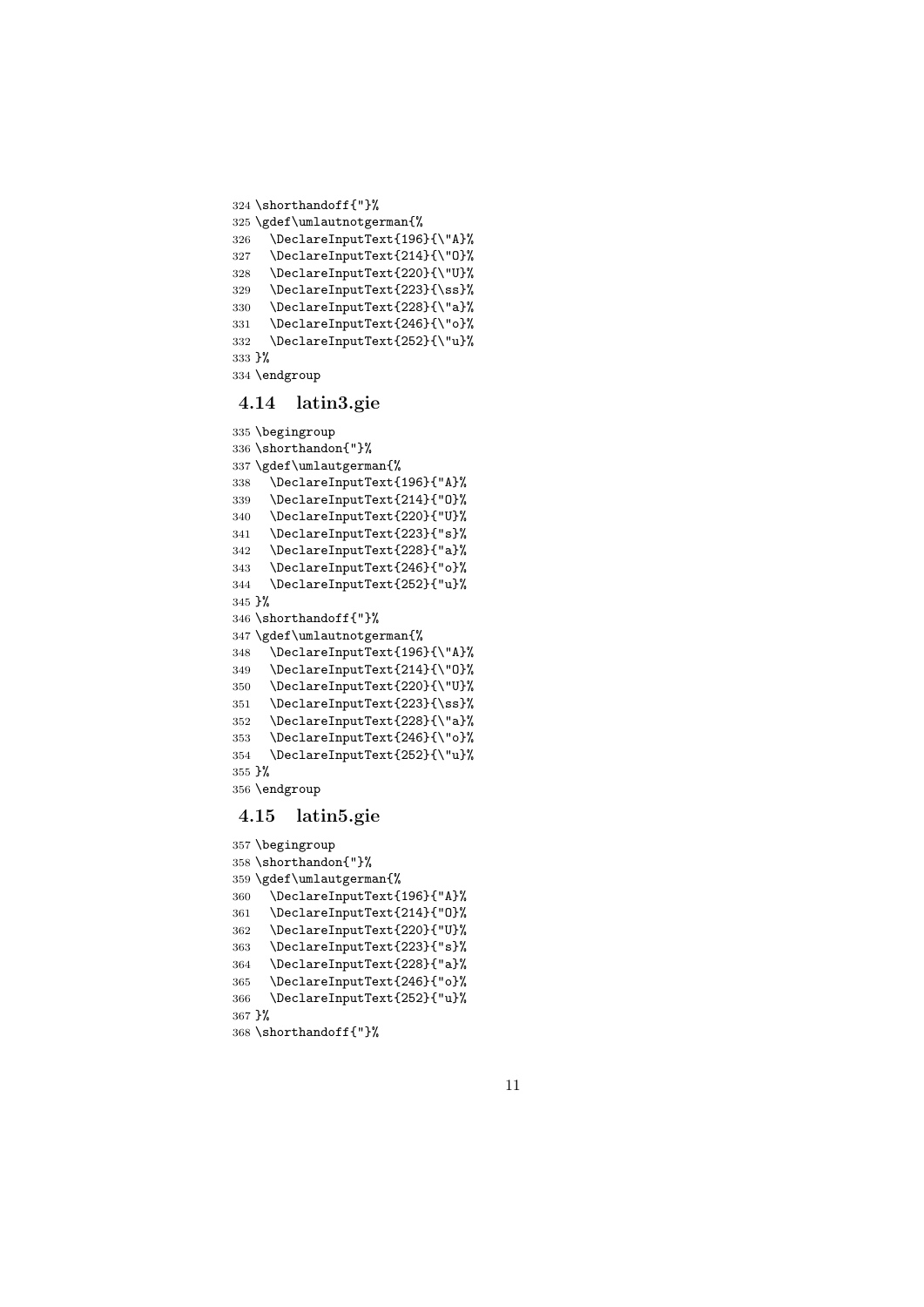```
369 \gdef\umlautnotgerman{%
```

```
370 \DeclareInputText{196}{\"A}%
371 \DeclareInputText{214}{\"O}%
372 \DeclareInputText{220}{\"U}%
373 \DeclareInputText{223}{\ss}%
374 \DeclareInputText{228}{\"a}%
375 \DeclareInputText{246}{\"o}%
376 \DeclareInputText{252}{\"u}%
377 }%
378 \endgroup
```
#### 4.16 latin9.gie

```
379 \begingroup
380 \shorthandon{"}%
381 \gdef\umlautgerman{%
382 \DeclareInputText{196}{"A}%
383 \DeclareInputText{214}{"O}%
384 \DeclareInputText{220}{"U}%
385 \DeclareInputText{223}{"s}%
386 \DeclareInputText{228}{"a}%
387 \DeclareInputText{246}{"o}%
388 \DeclareInputText{252}{"u}%
389 }%
390 \shorthandoff{"}%
391 \gdef\umlautnotgerman{%
392 \DeclareInputText{196}{\"A}%
393 \DeclareInputText{214}{\"O}%
394 \DeclareInputText{220}{\"U}%
395 \DeclareInputText{223}{\ss}%
396 \DeclareInputText{228}{\"a}%
397 \DeclareInputText{246}{\"o}%
398 \DeclareInputText{252}{\"u}%
399 }%
400 \endgroup
```
### 4.17 next.gie

```
401 \begingroup
402 \shorthandon{"}%
403 \gdef\umlautgerman{%
404 \DeclareInputText{133}{"A}%
405 \DeclareInputText{150}{"O}%
406 \DeclareInputText{154}{"U}%
407 \DeclareInputText{217}{"a}%
408 \DeclareInputText{240}{"o}%
409 \DeclareInputText{246}{"u}%
410 \DeclareInputText{251}{"s}%
411 }%
412 \shorthandoff{"}%
```

```
413 \gdef\umlautnotgerman{%
```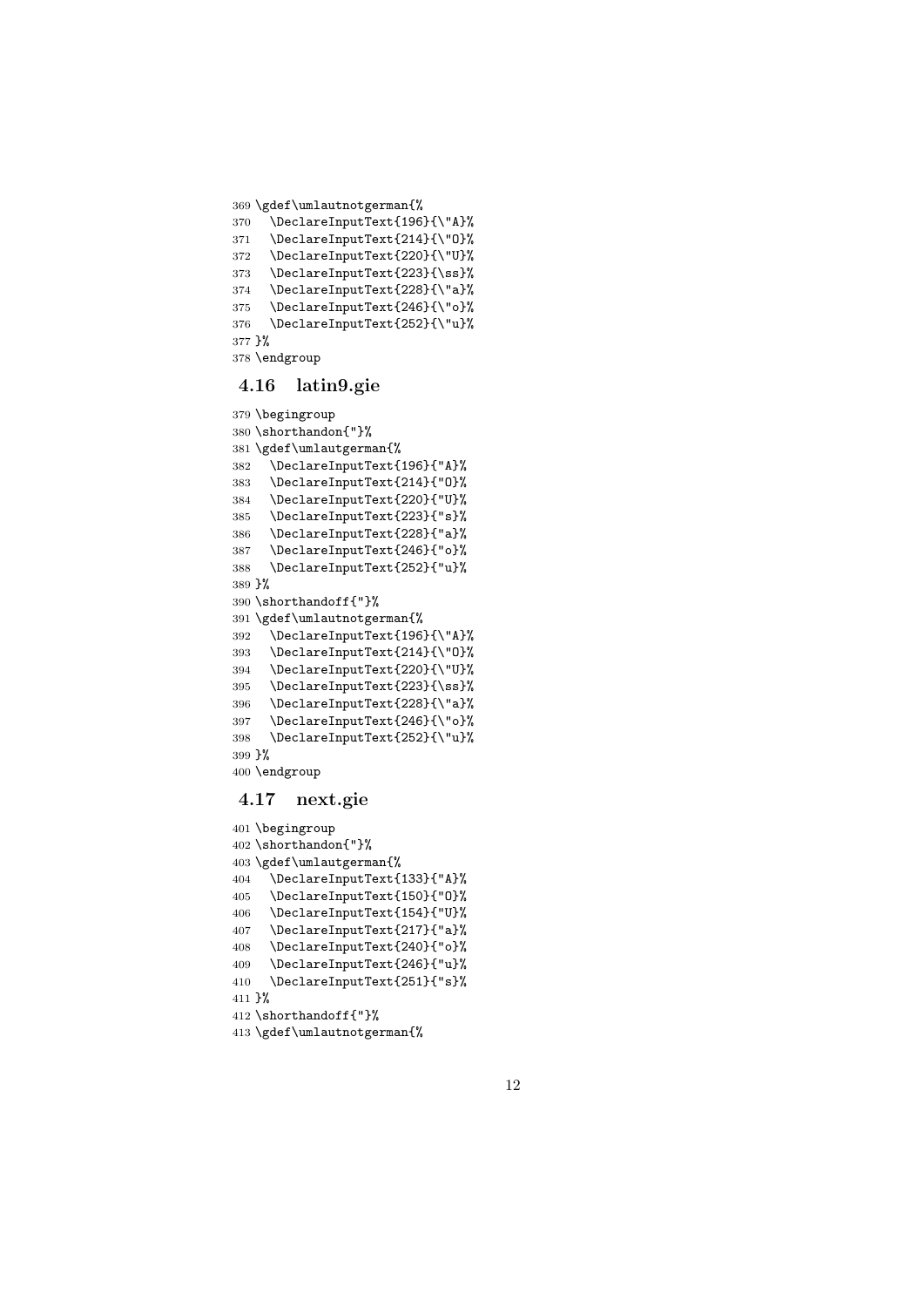| 414                 | \DeclareInputText{133}{\"A}% |
|---------------------|------------------------------|
| 415                 | \DeclareInputText{150}{\"0}% |
| 416                 | \DeclareInputText{154}{\"U}% |
| 417                 | \DeclareInputText{217}{\"a}% |
| 418                 | \DeclareInputText{240}{\"o}% |
| 419                 | \DeclareInputText{246}{\"u}% |
| 420                 | \DeclareInputText{251}{\"s}% |
| $421$ $\frac{1}{6}$ |                              |
|                     | 422 \endgroup                |

# Change History

| ۰,<br>I<br>× |  |
|--------------|--|

General: First official version . . . . 1 1.01 General: Write version and date explicitely into sty file  $\quad \ldots \ldots \ldots \; 1$ 

## Index

Numbers written in italic refer to the page where the corresponding entry is described; numbers underlined refer to the code line of the definition; numbers in roman refer to the code lines where the entry is used.

| <b>Symbols</b>                                                                                                                                                                                                                           | $\mathbf{A}$                                                                                                                                                                                    | $206 - 212, 216 -$                                                                                                                                                                                                                                                  |
|------------------------------------------------------------------------------------------------------------------------------------------------------------------------------------------------------------------------------------------|-------------------------------------------------------------------------------------------------------------------------------------------------------------------------------------------------|---------------------------------------------------------------------------------------------------------------------------------------------------------------------------------------------------------------------------------------------------------------------|
| \ "<br>$\ldots$ $19, 82-84,$<br>$86 - 88$ , $104 - 109$ ,<br>$130-132$ , $134-$<br>$136, \quad 152 - 154,$<br>$156 - 158$ , $173 -$<br>$178, 194-196,$                                                                                   | $\Delta t$ o $53-60$<br>\AtBeginDocument  21<br><sub>B</sub><br>$\begin{bmatrix} \begin{array}{ccc} \text{begin} \text{array} \end{array} \end{bmatrix}$<br>69, 91, 113, 117,<br>139, 161, 181, | $222, 228 - 234,$<br>$238 - 244$ , $250 -$<br>$256, 260 - 266,$<br>$272 - 278$ , $282 -$<br>$288, 294 - 300,$<br>$304 - 310, 316 -$<br>$322, \quad 326 - 332,$                                                                                                      |
| $198 - 200, 216 -$<br>$218, \quad 220 - 222,$<br>$238 - 240$ , $242 -$<br>$244, 260 - 262,$<br>$264 - 266$ , $282 -$<br>284, 286–288,<br>$304 - 306$ , $308 -$                                                                           | 203, 225, 247,<br>269, 291, 313,<br>335, 357, 379, 401<br>$\mathbf C$<br>$\Gamma \ldots \ldots \quad 38$                                                                                        | $338 - 344$ , $348 -$<br>$354, 360 - 366,$<br>$370 - 376$ , $382 -$<br>$388, 392 - 398,$<br>$404-410, 414-420$<br>E                                                                                                                                                 |
| $310, 326 - 328,$<br>$330 - 332, 348 -$<br>$350, \quad 352 - 354,$<br>$370 - 372, 374 -$<br>$376, \quad 392 - 394,$<br>$396 - 398$ , $414 - 420$<br>\@ifpackageloaded . 47<br>$\Diamond$ inpenc@undefined . 43<br>\@inpenc@undefined@ 41 | D.<br>\DeclareInputText . \endgroup 39, 42, 90,<br>. 72–78,<br>$82 - 88$ , $94 - 100$ ,<br>$104-110, 120-$<br>$126, 130-136,$                                                                   | $\end{math}$ 38<br>112, 116, 138,<br>160, 180, 202,<br>224, 246, 268,<br>290, 312, 334,<br>$142-148$ , $152 356$ , $378$ , $400$ , $422$<br>158, $164-169$ , \extrasaustrian  55<br>173-178, $184-$ \extrasgerman  53<br>190, $194-200$ , $\text{crasnaustrian}$ 56 |